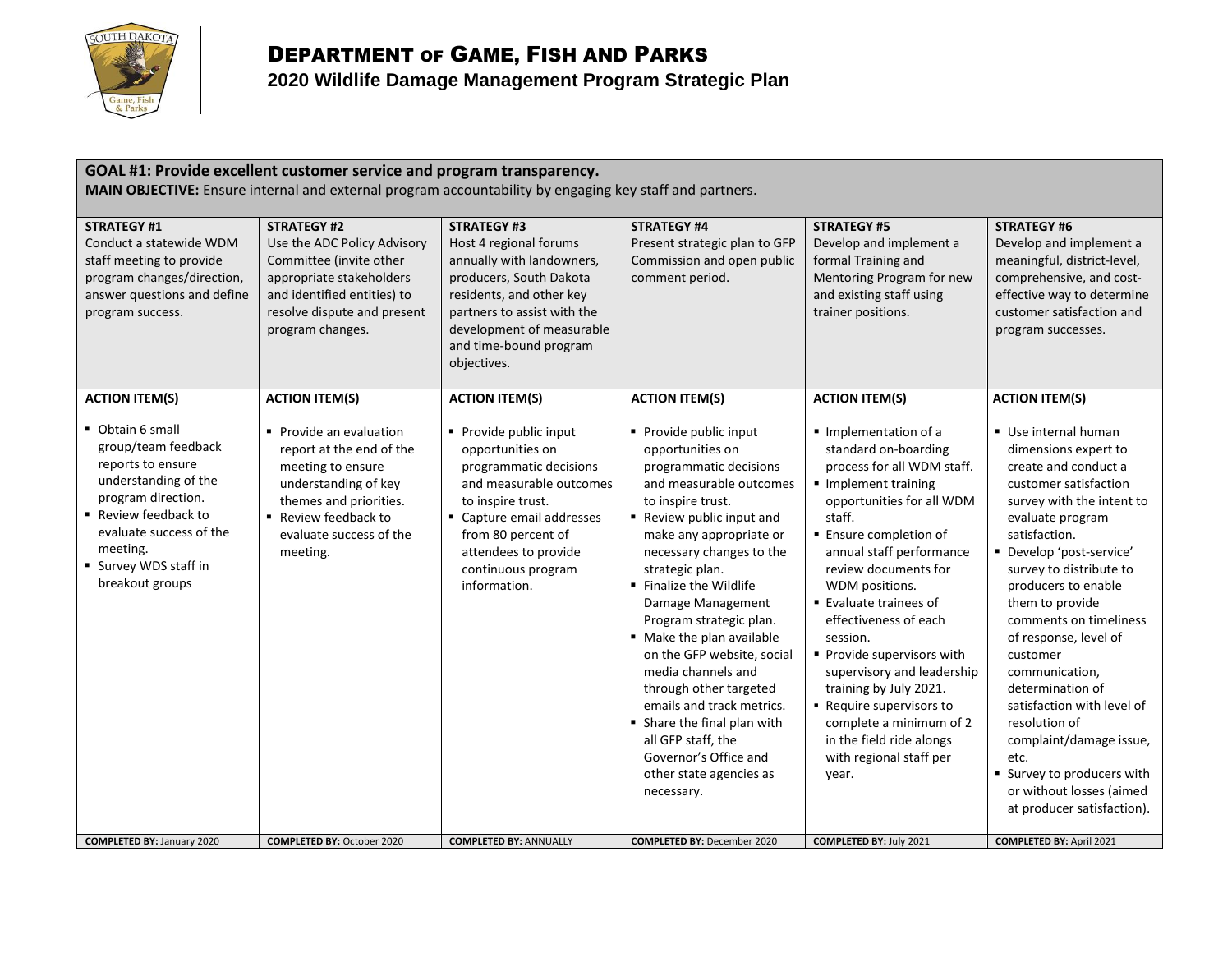

## DEPARTMENT OF GAME, FISH AND PARKS

| CONTINUED GOAL #1: Provide excellent customer service and program transparency.<br>MAIN OBJECTIVE: Ensure internal and external program accountability by engaging key staff and partners. |                      |                      |                      |                      |                      |
|--------------------------------------------------------------------------------------------------------------------------------------------------------------------------------------------|----------------------|----------------------|----------------------|----------------------|----------------------|
| <b>STRATEGY #7</b>                                                                                                                                                                         |                      |                      |                      |                      |                      |
| Increase understanding of                                                                                                                                                                  |                      |                      |                      |                      |                      |
| leadership priorities,                                                                                                                                                                     |                      |                      |                      |                      |                      |
| policies, goals and objectives                                                                                                                                                             |                      |                      |                      |                      |                      |
| while ensuring a mechanism                                                                                                                                                                 |                      |                      |                      |                      |                      |
| is in place for staff feedback                                                                                                                                                             |                      |                      |                      |                      |                      |
| (issues, policies, training                                                                                                                                                                |                      |                      |                      |                      |                      |
| needs).                                                                                                                                                                                    |                      |                      |                      |                      |                      |
|                                                                                                                                                                                            |                      |                      |                      |                      |                      |
|                                                                                                                                                                                            |                      |                      |                      |                      |                      |
|                                                                                                                                                                                            |                      |                      |                      |                      |                      |
|                                                                                                                                                                                            |                      |                      |                      |                      |                      |
| <b>ACTION ITEM(S)</b>                                                                                                                                                                      |                      |                      |                      |                      |                      |
| Provide staff with 1 email                                                                                                                                                                 |                      |                      |                      |                      |                      |
| per quarter on strategic                                                                                                                                                                   |                      |                      |                      |                      |                      |
| plan updates,                                                                                                                                                                              |                      |                      |                      |                      |                      |
| accomplishments,                                                                                                                                                                           |                      |                      |                      |                      |                      |
| opportunity areas,                                                                                                                                                                         |                      |                      |                      |                      |                      |
| challenges and more.                                                                                                                                                                       |                      |                      |                      |                      |                      |
| • Develop an outlet to                                                                                                                                                                     |                      |                      |                      |                      |                      |
| provide feedback on what                                                                                                                                                                   |                      |                      |                      |                      |                      |
| is working and not                                                                                                                                                                         |                      |                      |                      |                      |                      |
| working and determine                                                                                                                                                                      |                      |                      |                      |                      |                      |
| who will be evaluating the                                                                                                                                                                 |                      |                      |                      |                      |                      |
| information on a monthly                                                                                                                                                                   |                      |                      |                      |                      |                      |
| basis.                                                                                                                                                                                     |                      |                      |                      |                      |                      |
| Use information in the 1                                                                                                                                                                   |                      |                      |                      |                      |                      |
| email per quarter to staff                                                                                                                                                                 |                      |                      |                      |                      |                      |
| to incorporate cross-                                                                                                                                                                      |                      |                      |                      |                      |                      |
| sharing and problem-                                                                                                                                                                       |                      |                      |                      |                      |                      |
| solving techniques.                                                                                                                                                                        |                      |                      |                      |                      |                      |
|                                                                                                                                                                                            |                      |                      |                      |                      |                      |
| <b>COMPLETED BY: Ongoing</b>                                                                                                                                                               | <b>COMPLETED BY:</b> | <b>COMPLETED BY:</b> | <b>COMPLETED BY:</b> | <b>COMPLETED BY:</b> | <b>COMPLETED BY:</b> |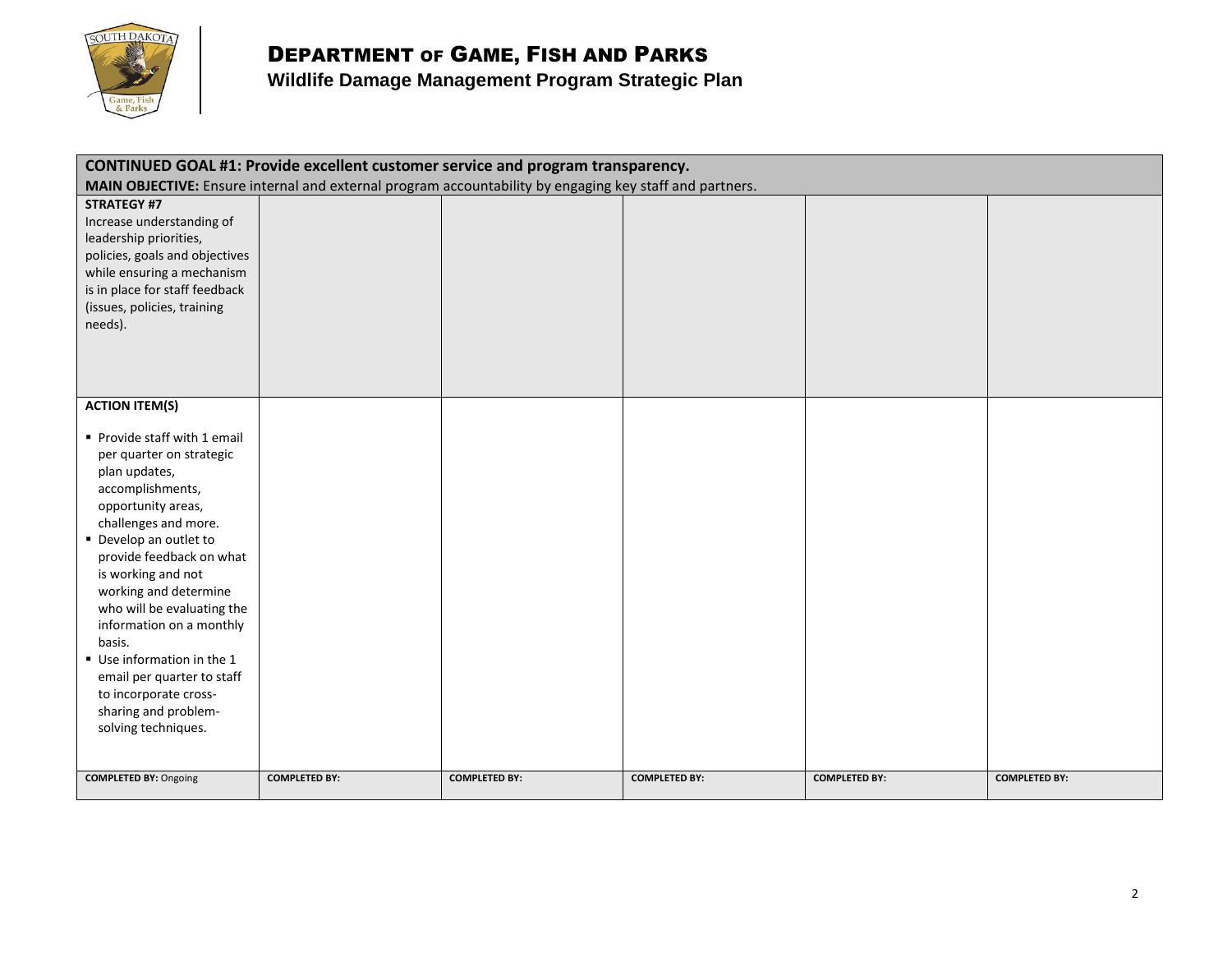

## DEPARTMENT OF GAME, FISH AND PARKS

| GOAL #2: Foster landowner relations while enhancing communications.                                                                                                                                                                                                                                                               |                                                                                                                                                                                                                                                                                                                                                                                                                                                                                                                                             |                                                                                                                                                                                                                                                                                                                                                    |                                                                                                                                                                                                                                                                                                                                                                                                                                                                                                                                                                  |                                                                                                                                                                                                   |                      |  |
|-----------------------------------------------------------------------------------------------------------------------------------------------------------------------------------------------------------------------------------------------------------------------------------------------------------------------------------|---------------------------------------------------------------------------------------------------------------------------------------------------------------------------------------------------------------------------------------------------------------------------------------------------------------------------------------------------------------------------------------------------------------------------------------------------------------------------------------------------------------------------------------------|----------------------------------------------------------------------------------------------------------------------------------------------------------------------------------------------------------------------------------------------------------------------------------------------------------------------------------------------------|------------------------------------------------------------------------------------------------------------------------------------------------------------------------------------------------------------------------------------------------------------------------------------------------------------------------------------------------------------------------------------------------------------------------------------------------------------------------------------------------------------------------------------------------------------------|---------------------------------------------------------------------------------------------------------------------------------------------------------------------------------------------------|----------------------|--|
| <b>MAIN OBJECTIVE:</b> Provide information and education related to the program through targeted approaches.                                                                                                                                                                                                                      |                                                                                                                                                                                                                                                                                                                                                                                                                                                                                                                                             |                                                                                                                                                                                                                                                                                                                                                    |                                                                                                                                                                                                                                                                                                                                                                                                                                                                                                                                                                  |                                                                                                                                                                                                   |                      |  |
| <b>STRATEGY #1</b><br>Identify ways to increase<br>strategic communications<br>with landowners across a<br>variety of channels.                                                                                                                                                                                                   | <b>STRATEGY #2</b><br>Continue engagement with<br>producers, landowners,<br>stakeholders to make<br>public aware of GFP efforts.                                                                                                                                                                                                                                                                                                                                                                                                            | <b>STRATEGY #3</b><br>Improve public, legislative,<br>and staff understanding of<br>the extent and limits of<br>current revenue and<br>expenditures of the WDM<br>program, the allocation and<br>use of WDM funds, and the<br>level of satisfaction with the<br>program.                                                                           | <b>STRATEGY #4</b><br>Develop a standard monthly<br>email communications<br>format to ensure<br>landowners know what to<br>expect and focus efforts on<br>while enhancing two-way<br>responsiveness and<br>connectedness.                                                                                                                                                                                                                                                                                                                                        | <b>STRATEGY #5</b><br>Retain accountability with<br>county commissions (as they<br>pay a small amount into the<br>program).                                                                       |                      |  |
| <b>ACTION ITEM(S)</b>                                                                                                                                                                                                                                                                                                             | <b>ACTION ITEM(S)</b>                                                                                                                                                                                                                                                                                                                                                                                                                                                                                                                       | <b>ACTION ITEM(S)</b>                                                                                                                                                                                                                                                                                                                              | <b>ACTION ITEM(S)</b>                                                                                                                                                                                                                                                                                                                                                                                                                                                                                                                                            | <b>ACTION ITEM(S)</b>                                                                                                                                                                             |                      |  |
| Use both statistical<br>information and<br>producer testimonials.<br>Influencers - Identify key<br>influencers and<br>advocates to help tell the<br>GFP service story.<br>■ Identify ways of inter-<br>agency relations for<br>communications with the<br>Governor's Office and<br>the Department of Ag<br>and Natural Resources. | • Share results of customer<br>satisfaction survey with<br>targeted groups.<br>Continue use of:<br>Conservation Digest,<br>Landowners Matter,<br>Podcast.<br>■ Pitch results to news<br>publication for an<br>exclusive article prior to<br>formal release.<br>■ Hold input meetings at<br>conventions (e.g.<br>Stockgrowers, Sheep<br>Growers, etc.) and invite<br>producers and other<br>stakeholder for cross-<br>sharing of information and<br>evaluation.<br>Implement a THANK YOU<br>template message;<br>specific to each region and | ■ Develop ways for WDSs to<br>share ROI stories with the<br>communications team<br>through testimonies,<br>interviews, videos, annual<br>report, etc.<br>■ Work with<br>communications team to<br>create a one-page<br>document that outlines<br>the details on<br>expenditures and<br>revenue.<br>Improve how the WDM<br>annual report is shared. | ■ Develop a content<br>calendar for each month<br>of the year that focuses on<br>coyote removal, deer<br>depredation assistance,<br>Canada goose depredation<br>assistance, and elk<br>depredation assistance,<br>obtaining assistance,<br>upcoming stakeholder<br>forums, decision-making<br>process or need while<br>asking a question or<br>providing another thank<br>you opportunity or<br>success story.<br>■ Multi-Purpose - used to<br>send a targeted email to<br>external stakeholders,<br>encouraging them to<br>submit their questions and<br>kudos. | ■ Local WDS will contact<br>and offer to attend one<br>county commission<br>meeting a year to share<br>program information and<br>previous year's results,<br>answer questions, hear<br>feedback. |                      |  |
|                                                                                                                                                                                                                                                                                                                                   | service.                                                                                                                                                                                                                                                                                                                                                                                                                                                                                                                                    |                                                                                                                                                                                                                                                                                                                                                    |                                                                                                                                                                                                                                                                                                                                                                                                                                                                                                                                                                  |                                                                                                                                                                                                   |                      |  |
| <b>COMPLETED BY: Ongoing</b>                                                                                                                                                                                                                                                                                                      | <b>COMPLETED BY: Ongoing</b>                                                                                                                                                                                                                                                                                                                                                                                                                                                                                                                | <b>COMPLETED BY: Ongoing</b>                                                                                                                                                                                                                                                                                                                       | <b>COMPLETED BY: Ongoing</b>                                                                                                                                                                                                                                                                                                                                                                                                                                                                                                                                     | <b>COMPLETED BY: Ongoing</b>                                                                                                                                                                      | <b>COMPLETED BY:</b> |  |